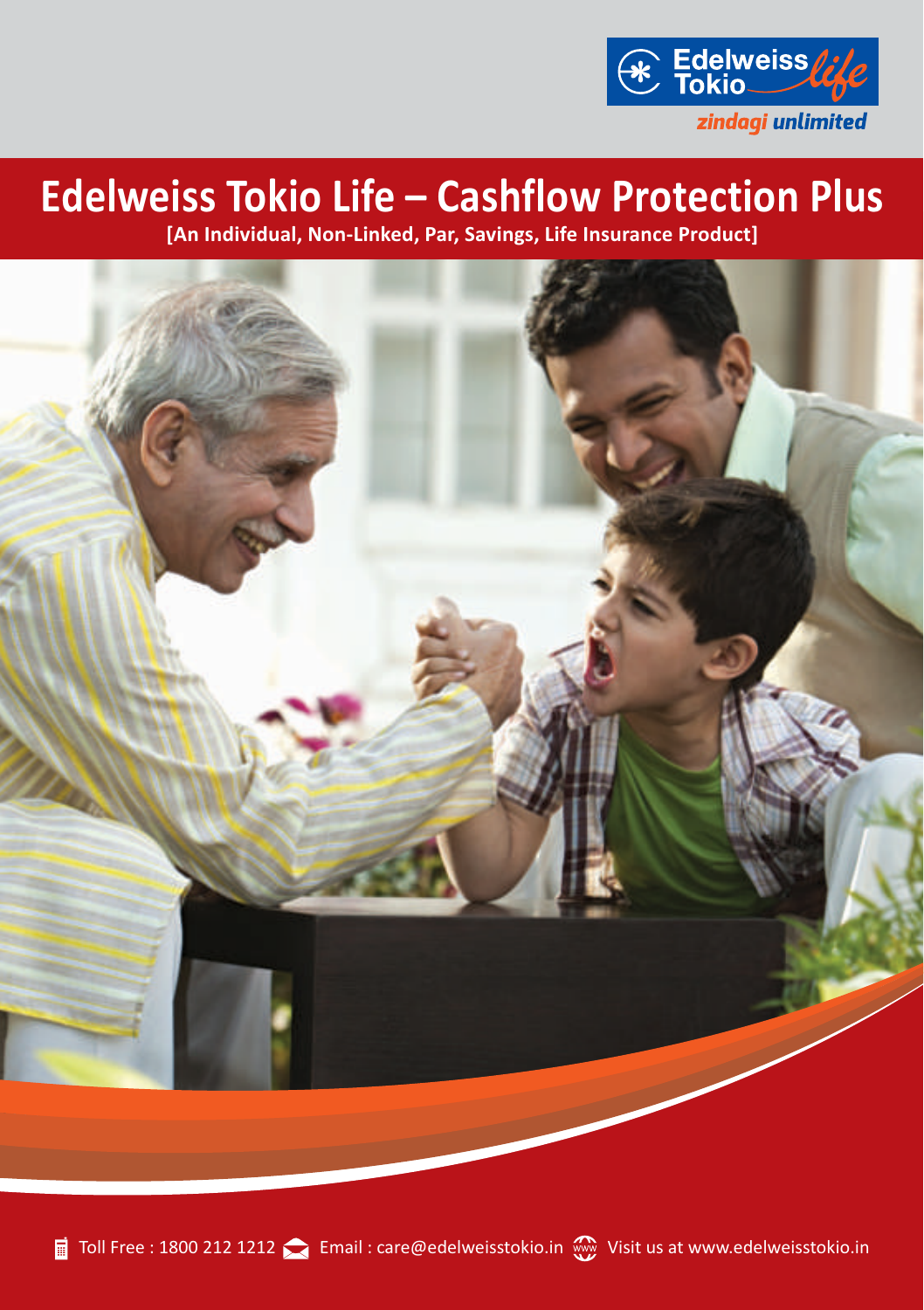# **Edelweiss Tokio Life -**

# **Cashflow Protection Plus**

# **An Individual, Non-Linked, Par, Savings, Life Insurance Product**



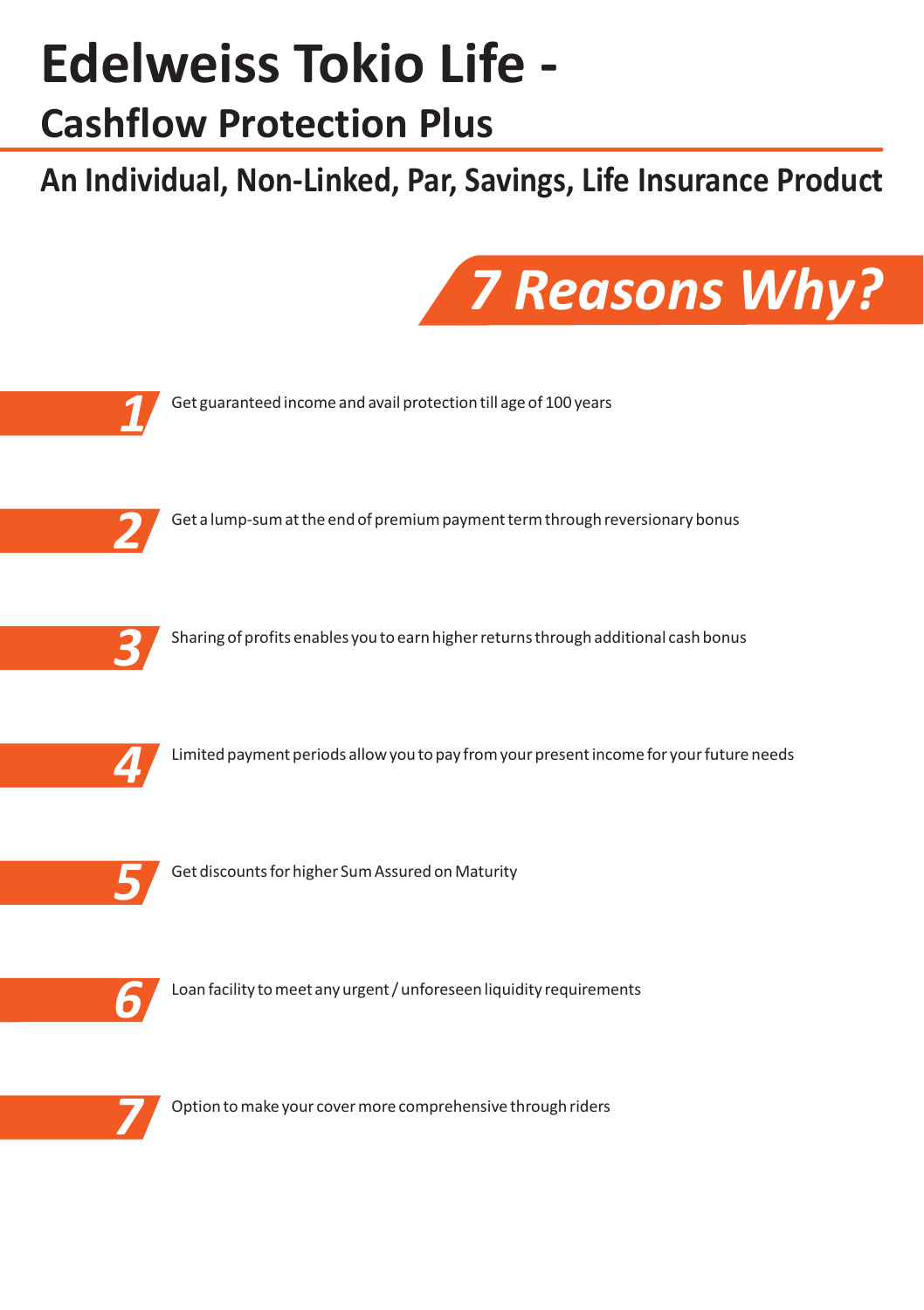#### **Why Edelweiss Tokio Life Insurance?**

At Edelweiss Tokio Life Insurance, we realize that your needs are more important than anything else. That's why it is our constant aim to understand your needs first before offering any advice or even an insurance solution. Your needs, based on your priorities are first understood, then evaluated against your future goals so that we are able to ensure that we can offer you the best solution suited to your needs.

#### **Why wealth accumulation OR Why a savings plan?**

With enhancements in the medical field, the average span of life of an individual has been steadily increasing. We understand that with increased life expectancy, you may need to plan for a longer, happier life in advance. It will be ideal to invest in a plan which provides protection till a higher age and also provides you a steady, guaranteed income to ensure that you enjoy a good lifestyle.

#### **Why Edelweiss Tokio Life – Cashflow Protection Plus?**

Edelweiss Tokio Life – Cashflow Protection Plus is an Individual, Non-linked, Par, Savings, Life Insurance Product which provides protection till 100 years of age. What's more! It also gives you a steady, guaranteed regular income as well as an additional cash bonus after your premium paying term ends.

#### **What can you do?**

We sincerely recommend that you spend your valuable time with our financial advisors so that they can understand your needs and help you prioritize them. Edelweiss Tokio Life's professional financial advisors will then assist you in deciding on the best financial solution, suitable to your needs.

**You can avail tax benefits under Section 80C and Section 10 (10D) of Income Tax Act, 1961. Premium paid for Critical Illness Rider, if opted, may qualify for a deduction under Section 80D of the Income Tax Act, 1961. Tax benefits are subject to change in the tax laws.**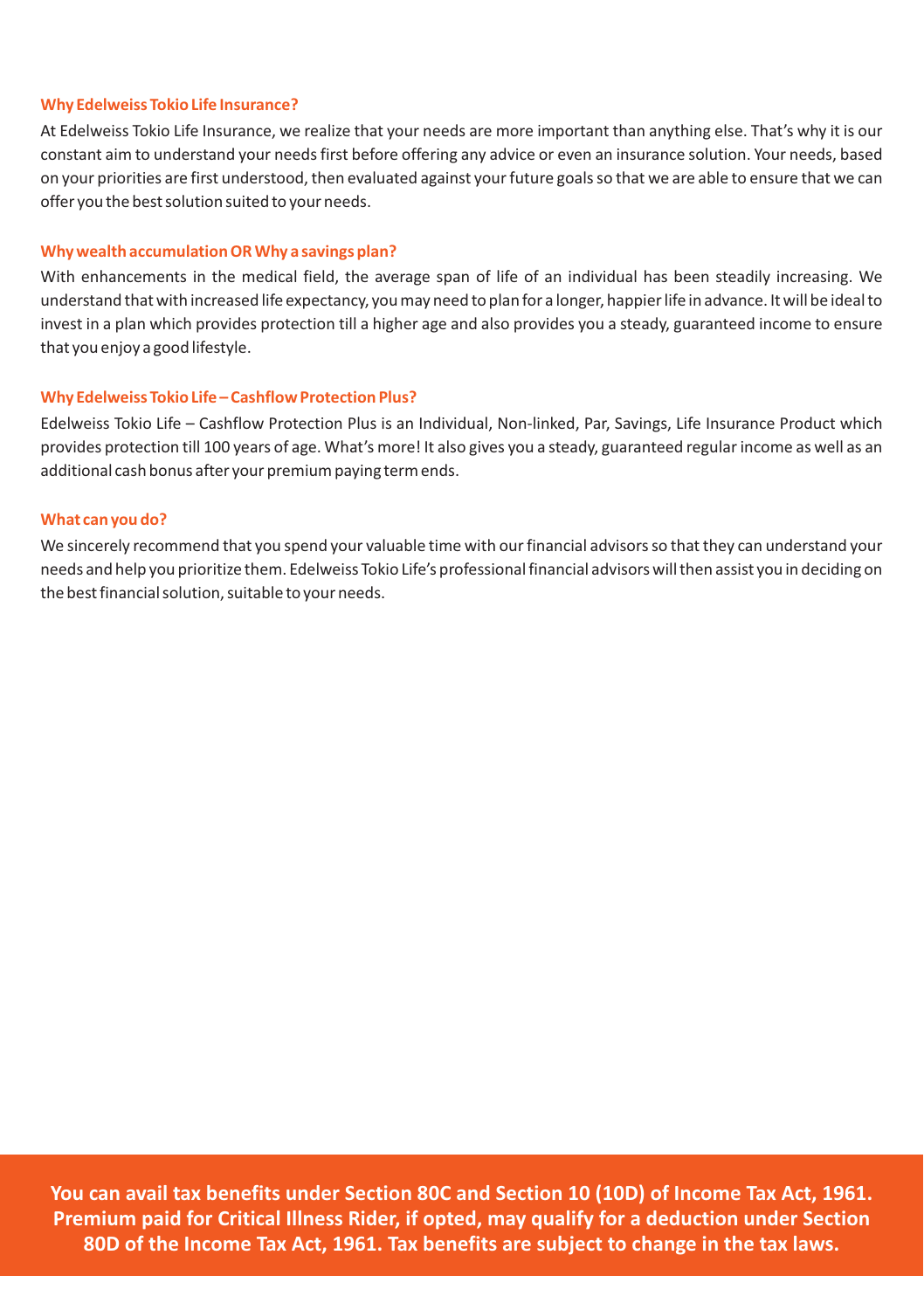## **PLAN SUMMARY**

This is an Individual, Non-linked, Par, Savings, Life Insurance Product.

| 91 Days                                         |  |  |
|-------------------------------------------------|--|--|
| 55 Years                                        |  |  |
| 100 Years                                       |  |  |
| 100 years less age at entry of the life insured |  |  |
| 10, 15, 20 and 25 years                         |  |  |
| Annual, Semi-annual, Monthly                    |  |  |
| Rs. 9,835                                       |  |  |
| Rs. 2,00,000                                    |  |  |
| No Limit                                        |  |  |
|                                                 |  |  |

*\$ For entry age below 5 years, risk commencement is after 1 Year and 11 months. For entry age of 5 years and above, risk commences immediately.*

\* *Maximum Entry Age would be '70 less PPT'.*

# *Applicable taxes will be separately levied on the premium.*

Premium loading factor: The premium loading factors for various modes are given below:

|             | <b>Modal Loading</b> | Modal premium as a %<br>of annualized premium | <b>Sample Premium</b><br>(Annualized Premium = 100,000) |
|-------------|----------------------|-----------------------------------------------|---------------------------------------------------------|
| Monthly     | 5.6%                 | 8.8%                                          | 8,800 monthly                                           |
| Semi-annual | 2.4%                 | 51.2%                                         | 51,200 semi-annually                                    |
| Annual      | $0.0\%$              | 100%                                          | 100,000 annually                                        |

#### **Extra benefit available:**

1. Discount available for large Sum Assured on Maturity, discount rates are given as per the table below:

| <b>PPT</b> | Large sum assured discount on premium<br>(per 50,000 Sum Assured on Maturity exceeding Rs 200,000) |
|------------|----------------------------------------------------------------------------------------------------|
| 10         | 480                                                                                                |
| 15         | 430                                                                                                |
| 20         | 375                                                                                                |
| つら         | 340                                                                                                |

#### 2. Premium rate for female lives:

| For PPT of 10 years:        | Up to Age 11                 | : Same as Male Rate of age 8<br>Age 12 & above : 3 year age setback to Male Rate |
|-----------------------------|------------------------------|----------------------------------------------------------------------------------|
| For PPT of 15 years:        | Up to Age 6<br>Age 7 & above | : Same as Male Rate of age 3<br>: 3 year age setback to Male Rate                |
| For PPT of 20 and 25 years: | Up to Age 3<br>Age 4 & above | : Same as male rate of age 0<br>: Same rate as 3 year younger male               |

3. Premium Discount of 3% will be given to all individuals who are purchasing policies directly from company website without any intermediary

# **BENEFIT SUMMARY**

Under this plan apart from Death and Maturity benefit, three different benefits are payable and are described below:

**Reversionary Bonus (RB):** It is a non-guaranteed accrual benefit. It will accrue from the first policy year till the end of premium paying term of the policy and will be based on the performance of the par fund. The benefit payable either on death or at the end of premium paying term, whichever is earlier.

**Money Back:** It is a guaranteed benefit equal to 5.5% of the Sum Assured on Maturity, payable annually at the end of each policy year and the payout starts one year after the premium paying term and continues to be paid till maturity or death whichever is earlier. For e.g. the money back will start from  $16<sup>th</sup>$  policy year for premium paying term of 15 years.

**Cash Bonus (CB):** It is a non-guaranteed benefit payable every year at each policy anniversary after the premium paying term along with the Money Back benefit. Cash Bonus will be based on the performance of the par fund and will be payable till maturity or death, whichever is earlier.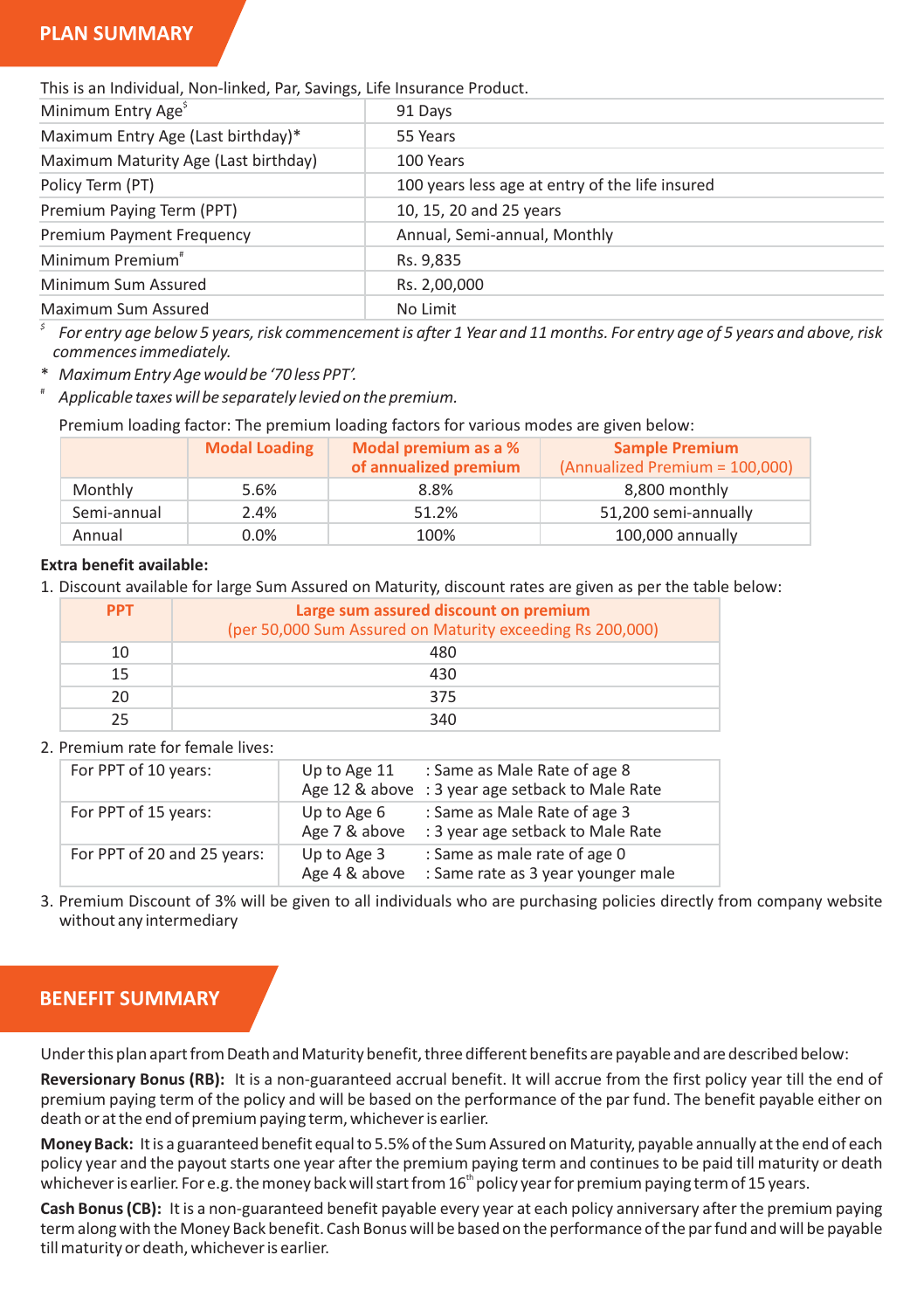For minors, the first survival benefit shall start after attaining the age of 18. Thus the minimum age at entry for various PPTs is as follows:

| <b>PPT</b> | Minimum age at entry |
|------------|----------------------|
| 10         | 8 Years              |
| 15         | 3 Years              |
| 20         | 91 Days              |
| 25         | 91 Days              |

| When are benefits payable?  | What are the benefits?                                                                                                                                                                                                                                                           |
|-----------------------------|----------------------------------------------------------------------------------------------------------------------------------------------------------------------------------------------------------------------------------------------------------------------------------|
| a) On Death of Life Insured | For Life Assured with entry age below 5 years<br>For minor lives, where the entry age is below 5 years, in case of death during the 1<br>year and 11 months from the date of commencement of the policy, the company will<br>pay 105% of total premiums paid till date of death. |
|                             | After completion of 1 year and 11 months from the commencement of the policy, the<br>death benefit would be as per the benefit offered for Entry Age of 5 years and above.                                                                                                       |
|                             | For Life Assured with entry age of 5 years and above:<br>Before end of PPT: Sum Assured on Death <sup>#</sup> Plus accrued reversionary bonuses<br>After end of PPT: Sum Assured on Death <sup>#</sup>                                                                           |
|                             | Where, the Sum Assured on Death at any time during the policy term is higher of the<br>following:                                                                                                                                                                                |
|                             | 11 times of the Annualized Premium <sup>s</sup><br>٠<br>Minimum guaranteed Sum Assured on Maturity<br>٠                                                                                                                                                                          |
| b) On Maturity              | Sum Assured on Maturity # Plus terminal bonus, if any                                                                                                                                                                                                                            |

 $^\ast$  The death benefit shall never be less than 105% of Total Premiums Paid $^*$  as on date of death and minimum maturity benefit will be at-least 105% of the total Annualized Premium<sup>s</sup> paid.

- \* Total Premiums Paid means total of all the premiums received, excluding any extra premium, any rider premium and taxes.
- \$ The Annualised Premium shall be the premium amount payable in a year chosen by the policyholder, excluding the taxes, rider premiums, underwriting extra premiums and loadings for modal premiums, if any.

# **NON-FORFEITURE BENEFITS**

#### **REDUCED PAID-UP BENEFITS**

If all the premiums have been paid for at least two consecutive years then the policy will not lapse and continue as a 'Reduced Paid-up' policy and all the benefits shall be reduced proportionately.

All the benefits will be multiplied by a paid up factor, where paid- up factor is as below:

Paid-up factor = (Number of premiums paid/ Number of premiums payable)

On the policy being paid-up, the benefits are as follows:

#### **Reversionary and Cash Bonus**

No further bonus (reversionary and cash) will be declared for that policy. The reversionary bonuses that have been declared so far, and if not paid earlier, will be protected and paid on death or at the end of premium paying term, whichever is earlier.

#### **Money Back**

Money back will continue to be paid as in-force policy. However, the amount of money back will be based on Paid-up Sum Assured on Maturity where

Paid-up Sum Assured on Maturity = Sum Assured on Maturity \* Paid-up factor

#### **Death Benefit**

On death of a life assured, after the policy getting paid-up, the beneficiary will receive:

#### **Before the end of premium paying term:**

- 100% of Paid-up Sum Assured on Death **PLUS**
- Accrued bonuses declared till the policy gets paid-up

#### **After the end of premium paying term:**

- 100% of Paid-up Sum Assured on Death
- Paid-up Sum Assured on Death = Sum Assured on Death \* Paid-up factor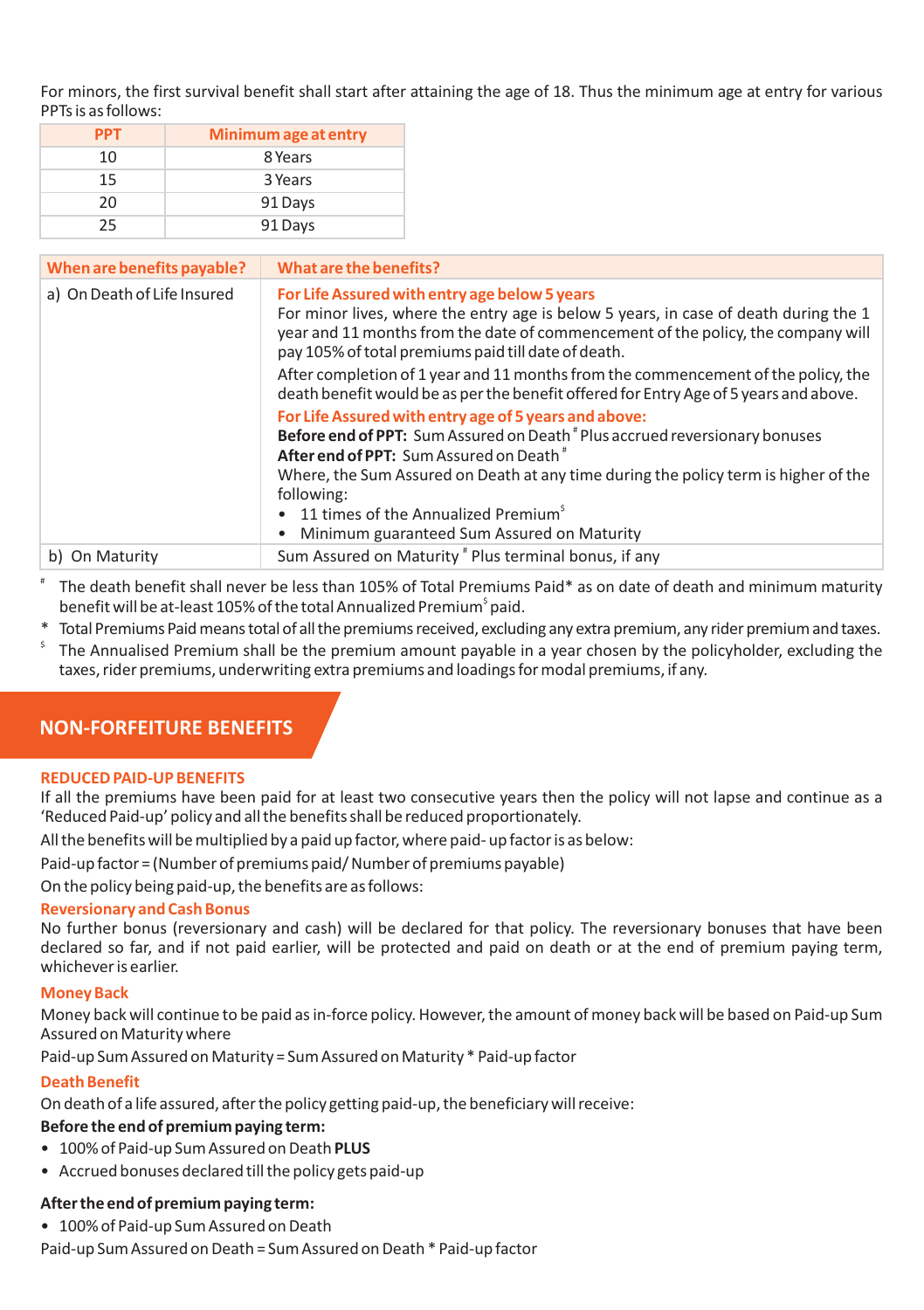#### **Maturity Benefit**

On maturity of the policy, the reduced sum assured on maturity will be payable.

Further, the benefit payable on maturity shall never be less than 105% of total Annualized premiums paid to date.

#### **SURRENDER BENEFIT**

The Policy will acquire Surrender Value if all the premiums have been paid in full for at least first two policy years. On surrender, the Policy shall be terminated and all the benefits under the Policy shall cease to apply.

The Guaranteed Surrender Value is a sum of surrender value of premiums and surrender value of accrued reversionary bonuses, if not already paid. Surrender value of premium is a percentage of premiums paid (excluding any premiums paid towards rider benefits, and underwriting extra) **less** 50% of any Money Back benefits already paid till the date of surrender. The Guaranteed Surrender Value will vary depending on the premium paying term and the year the policy is surrendered. The policy is also eligible for Special Surrender Value and on surrender higher of Guaranteed Surrender Value or Special Surrender Value will be payable.

(Note: After completion of premium paying term and on payment of accrued reversionary bonuses, the surrender value of bonuses will not be available and only surrender value of premiums will be made available.)

## **POLICY LOAN**

Policy loan is available once policy acquires surrender value. Maximum loan amount available is 90% of surrender value offered by the Company. Interest will be charged on the outstanding loan amount at a rate declared by the Company from time to time based on then prevailing market conditions and will be equal to "SBI Base rate (minimum rate at which SBI lends) + 1.75%" per annum. The Company may at its discretion modify the rate at which interest will be payable based on prevailing market conditions. Changed interest rate will be applicable for new loans only. The current rate of interest on policy loan is 10.20% per annum.

For reduced paid-up policies, if at any point of time outstanding loan amount and accumulated interest balance equal or exceed surrender value, then the policy shall be terminated without value. Prior to this, the Company will notify the policyholder when his/her outstanding loan balance is 95% of the surrender value and will give an opportunity to repay all or part of the loan balance. On death of the life assured, maturity or surrender of the policy, the outstanding loan amount and accumulated interest will be recovered from the benefits payable and rest of the benefit amount will be paid.

### **RIDERS**

The customer has an option of availing the following Rider benefits:

- Edelweiss Tokio Life Accidental Death Benefit Rider (UIN: 147B002V03)
- Edelweiss Tokio Life Accidental Total and Permanent Disability Rider (UIN: 147B001V03)
- Edelweiss Tokio Life Critical Illness Rider (UIN: 147B005V03)
- Edelweiss Tokio Life Waiver of Premium Rider (UIN: 147B003V04)
- Edelweiss Tokio Life Payor Waiver Benefit Rider (UIN: 147B015V04)
- Edelweiss Tokio Life Income Benefit Rider (<del>Yet to be approved</del> 147B015V01)

Rider sum assured cannot exceed the Sum Assured on Death. Total rider premium cannot exceed 30% of the base product's premium.

For more details on any of the riders mentioned above, please consult your Edelweiss Tokio Life Insurance Personal Financial Advisor or refer to the rider brochure

## **FREE LOOK PERIOD**

After you receive your policy, please go through it carefully to check the coverage amount, policy specifications and the obligations by Edelweiss Tokio Life Insurance. If you are disagreeable with the terms and conditions, you can return the policy within 15 days\* from the date of receiving your policy, stating the reason for your cancellation.

Premium paid will be refunded after deducting stamp duty and cost of medical expenses, if any.

\* Free look period of 30 days will be applicable for policies sold through distance marketing (where distance marketing means sale of insurance products through any means of communication other than in person).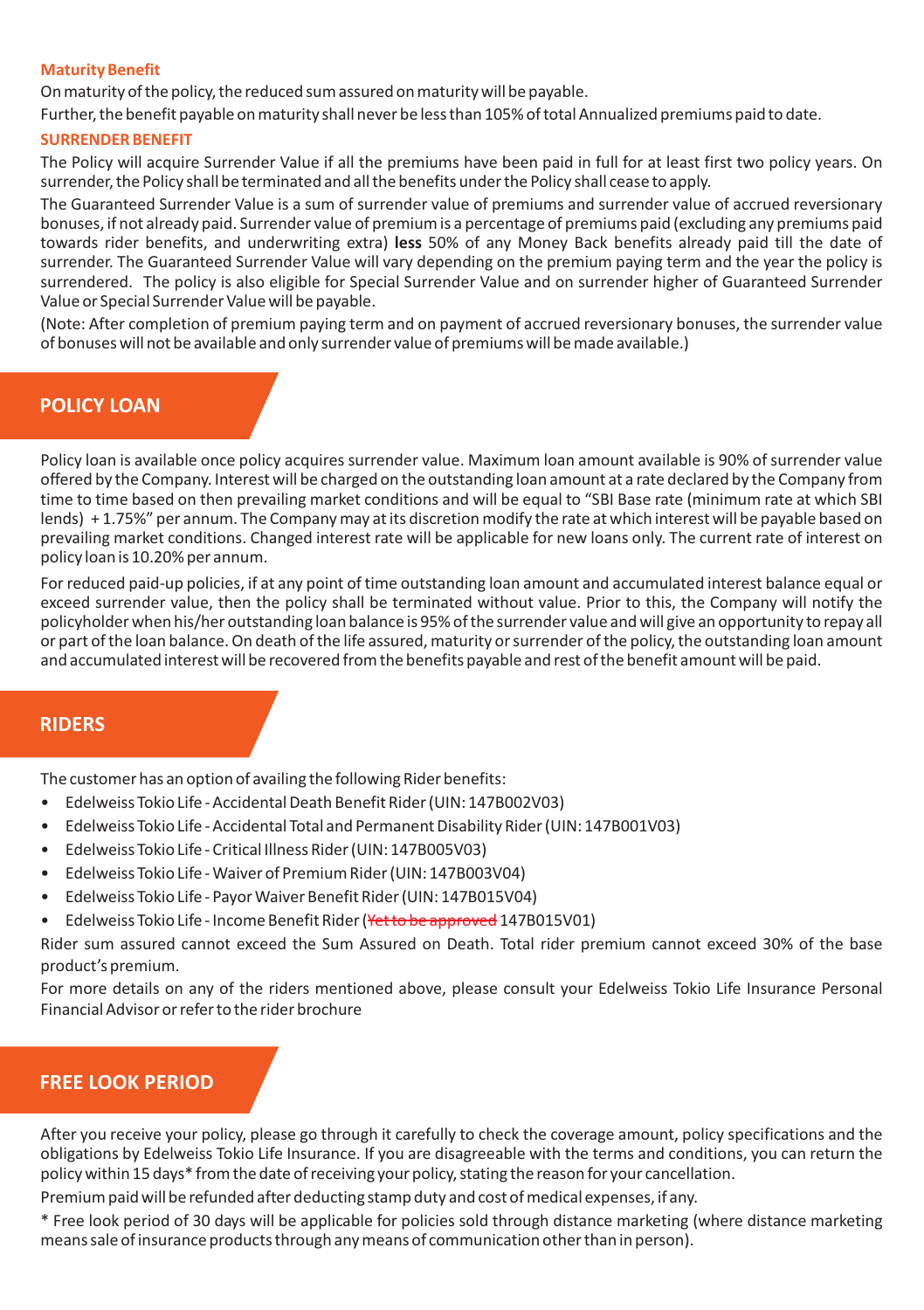#### **Suicide Claim**

In case of death due to suicide within 12 months from the risk commencement date or from the date of revival of the policy, as applicable, the nominee or beneficiary of the policyholder shall be entitled to receive at least 80% of the Total Premiums Paid till the date of death or the surrender value available as on the date of death whichever is higher, provided the policy is in force.

#### **Vesting of Ownership**

In case the Life Insured is a minor, the ownership of Policy will automatically vest on the Life Insured on attainment of majority.

#### **Grace Period**

Grace period of 15 days, where the policyholder pays the premium on a monthly basis, and 30 days in all other cases, is available for all the modes of premium payment. The policy will remain in force during the grace period. If any premium remains unpaid at the end of the grace period, the policy shall lapse.

#### **Nomination and Assignment**

#### **Nomination:**

If policyholder is also the life insured, he/she can make a nomination at any time before the Maturity or Termination date of the policy under section 39 of the Insurance Act, 1938 for the purpose of payment of the money secured by the policy in the event of his/ her death. Where the nominee is a minor, he/she may also appoint an appointee i.e. a person to receive the money during the minority of the nominee. Any change of nomination, which may be effected before the Maturity or Termination Date of policy shall also be communicated to the Company.

#### **Assignment:**

Assignment is allowed on specific request made by the policyholder. Assignee/s shall be a person/s to whom the policy is assigned by the policyholder in accordance with the provision of section 38 of the Insurance Act 1938.

#### **Revival**

If premiums are not paid within the grace period, the policy will lapse. The policy may be revived within five years from the date of the first unpaid premium. The revival will be considered on receipt of written application from the policyholder along with the proof of continued insurability of life assured and on payment of all overdue premiums. Company will charge simple interest of 1% per month on unpaid premiums for every completed month from the date of the first unpaid premium. The rate of interest would be reviewed subject to Board approval. The proof of continued insurability and medical examination if required (medical examination cost to be borne by the policyholder) and the results thereof would be interpreted and if the life is acceptable from the underwriting point of view then it will be allowed to revive. Revival would be as per Board approved underwriting guidelines. Any revival of riders will be considered along with the revival of the base policy, and not in isolation. All the benefits of the policy will be reinstated on the policy revival.

The policyholder may choose to discontinue the rider premium even though he is paying the premium pertaining to the underlying base product to which the rider is attached. In such a case of rider premium discontinuance, the rider is not allowed to be revived in future. However in case the entire policy premium (the base product and the rider) has been discontinued and the policyholder wants to revive the same then he would be allowed to revive within five years from the date of the first unpaid premium.

The Company will charge simple interest of 1% per month on unpaid premiums for every completed month from the date of the first unpaid premium.

**Prohibition of Rebate:** (Section 41 of the Insurance Act, 1938, as amended from time to time) No person shall allow or offer to allow, either directly or indirectly, as an inducement to any person to take out or renew or continue an Insurance in respect of any kind of risk relating to lives in India, any rebate of the whole or part of the commission payable or any rebate of the premium shown on the Policy nor shall any person taking out or renewing or continuing a Policy accept any rebate except one such rebate as may be allowed in accordance with the published prospectus or tables of the Insurer. Any person making default in complying with the provisions of this section shall be liable for a penalty which may extend to ten lakh rupees.

**Non Disclosure Clause:** (Section 45 of the Insurance Act, 1938, as amended from time to time)

Fraud and Misrepresentation would be dealt with in accordance with the provisions of Section 45 of the Insurance Act, 1938, as amended from time to time.